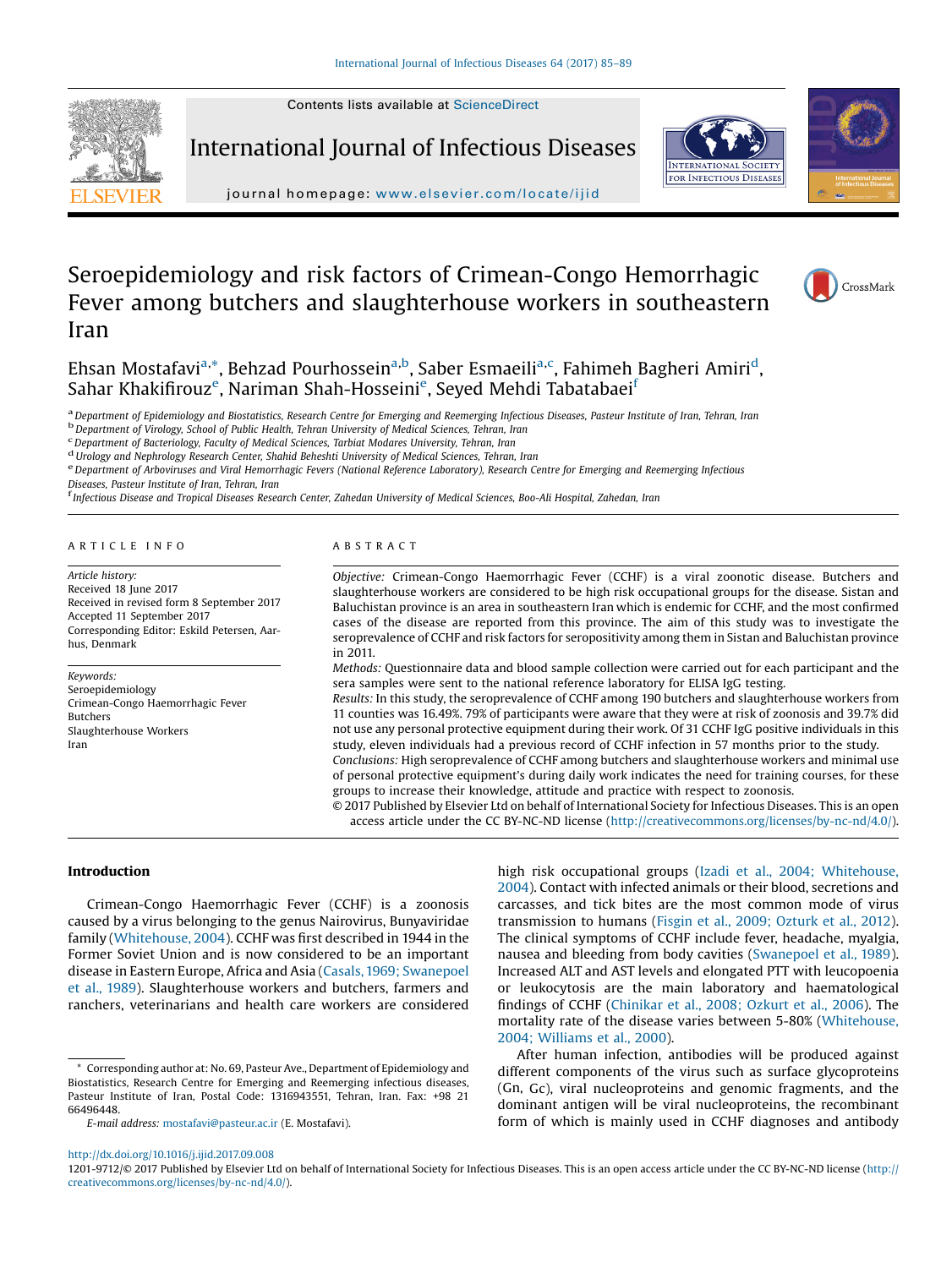titration [\(Garcia](#page-3-0) et al., 2006). Different methods such as Indirect Fluorescent Antibody (IFA) and Enzyme-Linked Immunosorbent Assay (ELISA) are used as serological methods for diagnosis ([Ergonul,](#page-3-0) 2006). IgM antibodies are the first class of antibodies to appear in blood 7–10 days after initial infection. IgM reaches its peak in two or three weeks and will disappear in the fourth month ([Shepherd](#page-4-0) et al., 1989). About 2-4 months following infection, IgG antibody titre reaches its highest level, its presence having been studied for 5 years [\(Shepherd](#page-4-0) et al., 1989). IgG detection is therefore appropriate for epidemiological surveys.

Sistan and Baluchistan province is an area in south-eastern Iran which is endemic for CCHF, (Sharifi [Mood](#page-4-0) et al., 2008) and the most confirmed cases of the disease are reported from this province. The most CCHF cases in this province are reported among butchers and slaughterhouse workers [\(Chinikar](#page-3-0) et al., 2005). This study was performed to survey CCHF seroprevalence and its risk factors among butchers and slaughterhouse workers in Sistan and Baluchistan province. In addition, as some of the participants in this study had a history of CCHF infection, the length of IgG existence was studied in these people.

#### Materials and methods

#### Study area

This study was carried out in Sistan and Baluchestan province in south-eastern Iran in 2011. The province consists of two regions, Sistan in the north and Baluchestan in the south. Sistan and Baluchestan province is currently one of the driest regions of Iran with a slight increase in rainfall from east to west and an obvious rise in humidity in the coastal regions. This province is the largest province in Iran (with an area of approximately 187,502 km<sup>2</sup>) and according to a 2011 report has a population of 2,534,327. Sistan and Baluchestan province is bordered by the Oman Sea to the South, Afghanistan and Pakistan to the East, South Khorasan province to the north and Kerman and Hormozgan provinces to the west.

#### Ethical considerations

The ethical committee of the Pasteur Institute of Iran approved the consent procedure, the proposal and protocol of this study, covering all the samples taken (blood) and questionnaire. Verbal informed consent was obtained as most of the participants were either illiterate or had a primary education. All human subjects were adult.

#### Sampling process

Sampling was performed randomly from butchers and slaughterhouse workers in all counties (Zahak and Zabol in the north, Zahedan, Iranshahr and Khash in the centre and Saravan, Sarbaz, NikShahr, Konarak and Chabahar in the south) of Sistan and Baluchestan province. Participants were  $\geq$ 18 years old with a minimum of 6 months' work experience. After obtaining informed consent, information was collected from each participant, such as demographic characteristics, exposure to risk factors during work, usage of personal protective equipment, and their knowledge and attitude regarding zoonotic diseases, by means of a researchermade questionnaire. After completion of the questionnaire, blood samples were collected from each participant and the serum was separated. Sera were kept at  $-20$  °C and transferred to the Laboratory of Arboviruses and Viral Hemorrhagic Fevers (National Reference Laboratory) at the Pasteur Institute of Iran (Tehran).

# CCHF IgG detection

Serum samples were analyzed by specific ELISA for IgG. IgG detection involved coating the ELISA plates with mouse hyperimmune ascetic fluid (diluted at 1:1000) in phosphate-buffered saline (PBS 1x) and incubating overnight at  $4^{\circ}$ C. Following the washing step, the recombinant antigen (diluted at 1:500) in PBS containing 0.5% Tween (PBST) and 3% skimmed milk (PBSTM) was added, and the plates were incubated for 3 h at 37  $\degree$ C. Serum diluted at 1:100 in PBSTM was added and the plates were incubated for 1 h at  $37^{\circ}$ C. Peroxidase-labeled anti-animal immunoglobulin diluted at 1:1000 in PBSTM was added and the plates were incubated for 1 h at 37 $\degree$ C. The plates were washed 3 times with PBST after each incubation. Finally, 3, 3', 5, 5' tetramethyl benzidine (TMB) was added and the plates were incubated for 15 minutes at room temperature. The enzymatic reaction was stopped by the addition of  $4 \text{ N H}_2\text{SO}_4$ . The plates were read by the ELISA reader (Anathos 2020) at 450 nm.

#### Statistical analysis

The data were analysed by SPSS software (version 16, SPSS Inc, Chicago). Chi-square, Fisher's exact and regression logistic tests were used to compare the variables during analysis. P-values less than 0.05 were considered statistically significant, and P-values between 0.05 and 0.1 were considered weakly significant. Six questions (use of masks, boots, overalls and gloves, and disinfecting equipment and hands and face after work) with five conditions (always, often, sometimes, seldom or never) were asked of each participant to check the status of the use of protective equipment and performance of the hygiene factors. Total scores of each participant were assessed, and compared to the median scores of all participants.

### Results

One hundred and ninety samples were collected from butchers and slaughterhouse workers from 11 counties of Sistan and Baluchistan province. The median (maximum, minimum) age and length of employment of participants in this study were 33.5 (18, 86) and 8 (1, 44) years, respectively. All participants were male. 96.8% of participants were satisfied with their current job and 79.9% were aware that they were at risk of zoonosis.

Overall, 162 (85.3%) participants were involved in the slaughtering of animals, 43 (22.6%) in the handling of animal residue, and 2 (1.1%) were merely involved in meat inspection during their daily work. 161 (84.7%) participants were in contact with sheep and goats, 143 (75.3%) with calves and cows, and 80 (42.1%) with camels, as part of their daily activities. 75.3% of workers had a history of being splashed with fluids of animals viscera for more than once on their faces and 80% on other parts of their bodies. 25.8% of these individuals had a history of cutting their hands or other parts of their bodies at least once during their work and 17.4% recalled an ectoparasite bite during the last year. 39.7% of participants did not use any personal protective equipments (mask, gloves, overalls or boots), while 22.8% always used them. 83.6% of participants had never applied chemical disinfectant to disinfect their knives, hands and faces.

CCHF seroprevalence among the participants was 16.49%.

A total of 16 (8.42%) participants mentioned that they had been infected with CCHF or a similar haemorrhagic disease, of which 11 persons had been serologically confirmed as being positive for CCHF infection by the National Reference Laboratory data bank. These participants had been infected by CCHF 57.09 months (standard error = 12.71) ago. Our data illustrated that one sample with an initial infection 10.5 years ago (126 months) and two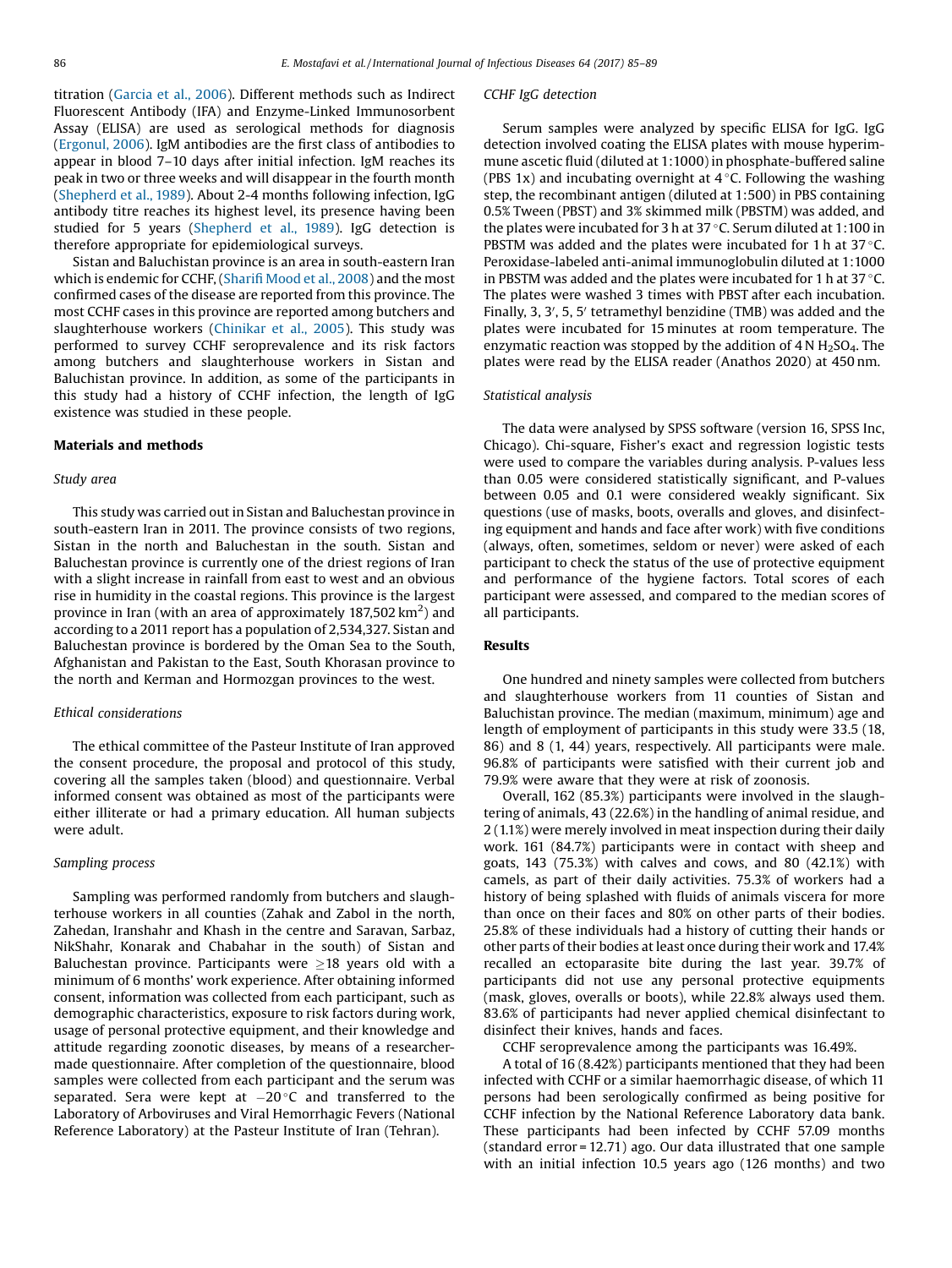samples with an initial infection 9 years ago (108 and 113 months ago) were still seropositive (IgG) (Table 1).

There was a significant difference in CCHF seropositivity across the different sampling regions ( $p = 0.04$ ). The Northern areas of the province (25.6%) and Zahak county (in the north) (60%) had the highest CCHF seroprevalence. CCHF seropositivity in the north region was 7.56 times (OR: 7.56, 95% CI: 1.56, 36.49) higher than the southern region of the province, and CCHF seropositivity in the central region was 4.89 times (OR: 4.89, 95% CI: 1.08, 22.05) higher than the south region of Sistan and Baluchestan province. There was no significant difference between the Northern and central regions ( $p = 0.32$ ) (Table 2).

Individuals with a longer length of employment had significantly higher levels of seropositivity than others, and there was a poor positive correlation between age and CCHF seropositivity  $(p = 0.08)$ . Other risk factors such as livestock slaughtering, handling of animal residue, splashing animal secretions to the body or face, cutting of the hand, ectoparasite bites and the type of livestock slaughtered, had no effect on seropositivity [\(Table](#page-3-0) 3).

### Discussion

In this study CCHF seroprevalence was 16.49% among butchers and slaughterhouse workers of Sistan and Baluchestan province in south-eastern Iran. This rate was much higher than CCHF seroprevalence among the general population in this province in comparison with another study (2.4%) (Izadi et al., [2006](#page-3-0)); given this difference, it is evident that butchers and slaughterhouse workers are among high risk occupations for CCHF. A comparison between the present study and other similar studies in Iran show that the seroprevalence of CCHF is higher in butchers and slaughterhouse workers of Sistan and Baluchestan province. CCHF seroprevalence in these occupational groups has been reported at 5% in Isfahan province (central Iran) ([Karimi](#page-4-0) et al., 2007), at 7.4% in Yasuj city (southwest Iran) ([Hadinia](#page-3-0) et al., 2012) and at 14.8% in north-eastern Iran (North Khorasan, Razavi Khorasan and south Khorasan provinces) [\(Chinikar](#page-3-0) et al., 2012). In a survey in Turkey, CCHF seroprevalence among people with a history of livestock slaughtering was 16.6% [\(Gunes](#page-3-0) et al., 2009), which was almost similar to the present study.

In the present study, CCHF seroprevalence was higher in the northern regions when compared to the southern and central regions. It may be because of this fact that animal husbandry is more common in the northern region as compared with the south. It should be noted that the majority of clinical patients are reported from the Northern region of this province (Zahak, Zabol and Zahedan counties), which is due to the higher population in the Northern region of the province (Izadi et al., 2006; [Naieni](#page-3-0) et al., [2004](#page-3-0)). Moreover, animal husbandry is more common in the

#### Table 2

Seroprevalence of CCHF among butchers and slaughter workers in Sistan and Baluchestan province according to region and county.

| Region/Counties | No. tested | % seroprevalence (95% CI) |
|-----------------|------------|---------------------------|
| North           | 43         | 25.58 (14.25-40.11)       |
| Zahak           | 5          | 60.00 (18.24-92.65)       |
| Zabol           | 38         | 21.05 (10.29-36.09)       |
|                 |            |                           |
| Centre          | 99         | 18.18 (11.50-26.70)       |
| Iranshahr       | 14         | $0.00(0-19.26)$           |
| Zahedan         | 73         | 21.92 (13.55-32.48)       |
| Khash           | 12         | 16.66 (2.89-45.06)        |
|                 |            |                           |
| South           | 46         | $4.35(0.73 - 13.63)$      |
| Chabahar        | 10         | $10.00(0.50 - 40.35)$     |
| <b>Sarbaz</b>   | 6          | $0.00(0-39.30)$           |
| Konarak         | 10         | $0.00(0-25.89)$           |
| Saravan         | 10         | $10.00(0.50 - 40.35)$     |
| NikShahr        | 10         | $0.00(0-25.89)$           |
| Total           | 188        | 16.49 (11.69-22.31)       |

northern region as compared with the south. The results of the present study showed that in addition to high population density in the northern area, slaughtered livestock in the Northern region probably have a high level of infection with CCHF, which causes a higher level of seropositivity in butchers and slaughterhouse workers in this region.

In the present study, length of employment and age had a positive correlation with CCHF seropositivity. It seems logical to suggest that as length of employment and age increase, the chance and rate of direct or indirect contact by pathogen also increase and this finding is in parallel with other studies ([Chapman](#page-3-0) et al., 1991; Naieni et al., 2004; [Wilson](#page-3-0) et al., 1990).

Sixteen participants had a history of CCHF or a similar infection; data relating to 11 of them existed in the National Reference Laboratory of Arboviruses and Viral Haemorrhagic Fever serum bank, and all of them were IgG seropositive in the present study. Five other participants who had no records in the national reference laboratory and were IgG sero-negative in this study were probably infected with other diseases.

In the present study, the average length of IgG seropositivity was approximately 5 years (57.09 months). This finding is comparable with two other studies which have reported CCHF IgG three and five years following infection (Burt et al., [1994;](#page-3-0) [Shepherd](#page-3-0) et al., 1989).

Interestingly, three samples belonging to participants with a CCHF infection history dating back to 9 years ago were still IgG positive. There are two probabilities to explain these cases: IgG remained detectable in these persons following the first infection,

Table 1

| Characteristics of CCHF IgG positive butchers and slaughterhouse workers in Sistan and Baluchestan province, south-eastern Iran, with a history of previous CCHF infection |            |                                                                                                                                                |    |    |  |  |
|----------------------------------------------------------------------------------------------------------------------------------------------------------------------------|------------|------------------------------------------------------------------------------------------------------------------------------------------------|----|----|--|--|
| Counties                                                                                                                                                                   |            | Date of previous CCHF infection Duration (month) of CCHF infection until sampling time (November, 2011) Age (year) Length of Employment (year) |    |    |  |  |
| Zahedan                                                                                                                                                                    | 04/11/2010 | 19                                                                                                                                             | 38 |    |  |  |
|                                                                                                                                                                            | 06/01/2001 | 126                                                                                                                                            | 25 |    |  |  |
|                                                                                                                                                                            | 06/30/2002 | 113                                                                                                                                            | 28 | 10 |  |  |
|                                                                                                                                                                            | 10/24/2009 | 25                                                                                                                                             | 29 | 10 |  |  |
| Zabol                                                                                                                                                                      | 03/17/2006 | 68                                                                                                                                             | 44 | 17 |  |  |
|                                                                                                                                                                            | 07/24/2008 | 40                                                                                                                                             | 62 | 30 |  |  |
|                                                                                                                                                                            | 10/30/2010 | 13                                                                                                                                             | 29 |    |  |  |
|                                                                                                                                                                            | 11/10/2002 | 108                                                                                                                                            | 33 | 8  |  |  |
|                                                                                                                                                                            | 12/01/2010 | 12                                                                                                                                             | 38 | 8  |  |  |
| Zahak                                                                                                                                                                      | 05/14/2006 | 66                                                                                                                                             | 40 | 8  |  |  |
| Khash                                                                                                                                                                      | 09/13/2008 | 38                                                                                                                                             | 23 |    |  |  |
|                                                                                                                                                                            |            |                                                                                                                                                |    |    |  |  |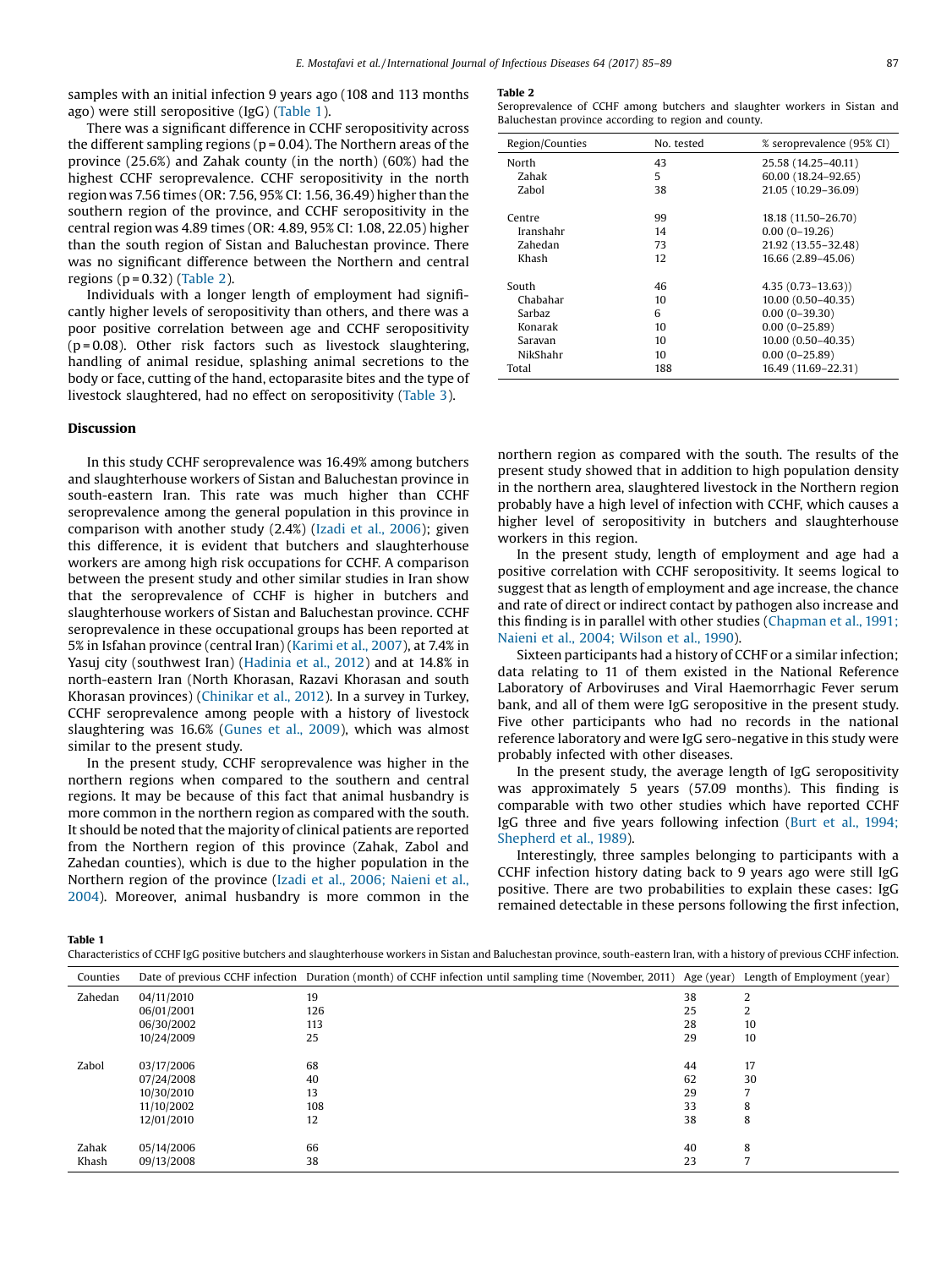# <span id="page-3-0"></span>Table 3

Analysis of risk factors associated with CCHF among butchers and slaughterhouse workers in south-eastern Iran.

| Risk factor                                                   | No. tested (% infected) |                   | OR (95% CI)       | p-Value |
|---------------------------------------------------------------|-------------------------|-------------------|-------------------|---------|
|                                                               | Positive exposure       | Negative exposure |                   |         |
| Age <sup>a</sup>                                              | 93 (21.51)              | 93 (11.83)        | 2.04(0.92, 4.55)  | 0.08    |
| Length of Employment <sup>b</sup>                             | 96 (21.88)              | 84 (10.71)        | 2.33 (1.00,5.43)  | 0.04    |
| Slaughtering                                                  | 161 (18.01)             | 14(7.14)          | 2.86 (0.36,22.71) | 0.47    |
| Transportation of the remaining livestock                     | 43 (19.95)              | 132 (18.18)       | 0.73(0.28, 1.92)  | 0.52    |
| Animal secretions to Face                                     | 47 (12.77)              | 141 (17.73)       | 0.68(0.26, 1.77)  | 0.43    |
| Animal secretions to body                                     | 36 (16.66)              | 151 (16.56)       | 1.01(0.38, 2.68)  | 0.99    |
| Occupational injury                                           |                         |                   |                   |         |
| Cutting hand or other parts of body <sup><math>c</math></sup> | 49 (22.45)              | 134 (14.93)       | 1.65(0.73, 3.76)  | 0.23    |
| Ectoparasite bite <sup>d</sup>                                | 9(11.11)                | 179 (16.76)       | 0.62(0.08, 5.15)  | 0.55    |
| Contact with animals                                          |                         |                   |                   |         |
| Cattle                                                        | 141 (14.89)             | 45 (20.00)        | 0.70(0.29,1.66)   | 0.42    |
| Sheep & Goats                                                 | 160 (15.00)             | 26 (23.07)        | 0.59(0.21, 1.62)  | 0.39    |
| Camels                                                        | 80 (17.50)              | 106 (15.09)       | 1.91(0.55, 2.62)  | 0.66    |
| All 3 groups of animals                                       | 73 (16.43)              | 113 (15.93)       | 1.04(0.47, 2.31)  | 0.93    |
| Practice (personal protection) and attitude                   |                         |                   |                   |         |
| Personal Protection <sup>e</sup>                              | 95 (13.68)              | 93 (19.35)        | 0.66(0.30, 1.44)  | 0.30    |
| Considering self at risk of zoonosis diseases                 | 149 (18.12)             | 38 (10.53)        | 1.88(0.62, 5.75)  | 0.26    |

<sup>a</sup> Age less than 33.5 years (median age of participants) was considered as negative exposure.

<sup>b</sup> Work experience of less than 8 years (median length of employment of participants) was considered as negative exposure.

 $c$  Cutting hand or other body part during work less than 5 times (median point of participants) was considered as negative exposure.

<sup>d</sup> Bite by ectoparasite during work less than 5 times (median point of participants) was considered as negative exposure.

<sup>e</sup> Less than 12 points (middle point of participants) was considered as negative exposure.

or these persons were once again exposed to CCHFV during the following years, which enabled the antibody titre to be detected again in this study.

One of the limitations of this study was the absence of a control group as representative of the general population in order to obtain a better risk assessment in the studied group; we suggest that this aspect can be considered in similar subsequent studies.

# Conclusion

According to the high level of seroprevalence among butchers and slaughterhouse workers in the present study, it is suggested that these occupations should be monitored in other areas of the country. On the other hand, due to the lack of personal protective equipment, holding special training classes or the publishing of health information leaflets by butcher trade officials is required to persuade and inform these groups to use personal protection equipment.

## Conflict of interest

The authors declare that they have no conflict of interest.

# Funding source

We appreciate the financial support of the Pasteur Institute of Iran and Center for disease Control of the Iran Ministry of Health and Medical Education (meeting 508).

# Ethical approval

The ethical committee of the Pasteur Institute of Iran approved the consent procedure, the proposal and protocol of this study, covering all the samples taken (blood), questionnaire and verbal informed consent as most of the participants were either illiterate or had a primary education. All human subjects were adult.

#### Acknowledgments

We would like to express our gratitude to the Iranian CDC for the scientific and logistic support, as well as the staff of Zahedan and Zabol University of Medical Sciences for their help in sampling and Ms Jalali from Department of Arboviruses and Viral Hemorrhagic Fevers (National Reference Laboratory) for her help in laboratory testing.

#### References

- Burt F, Leman P, Abbott J, Swanepoel R. Serodiagnosis of [Crimean-Congo](http://refhub.elsevier.com/S1201-9712(17)30232-1/sbref0005) haemorrhagic fever. Epidemiol Infect [1994;113\(3\):551](http://refhub.elsevier.com/S1201-9712(17)30232-1/sbref0005)–62.
- Casals J. Antigenic similarity between the virus causing Crimean [hemorrhagic](http://refhub.elsevier.com/S1201-9712(17)30232-1/sbref0010) fever and Congo virus. Proc Soc Exp Biol Med [1969;131:233](http://refhub.elsevier.com/S1201-9712(17)30232-1/sbref0010)–6.
- Chapman LE, Wilson ML, Hall DB, [LeGuenno](http://refhub.elsevier.com/S1201-9712(17)30232-1/sbref0015) B, Dykstra EA, Ba K, et al. Risk factors for [Crimean-Congo](http://refhub.elsevier.com/S1201-9712(17)30232-1/sbref0015) hemorrhagic fever in rural northern Senegal. JID 1991;164 [\(4\):686](http://refhub.elsevier.com/S1201-9712(17)30232-1/sbref0015)–92.
- Chinikar S, Goya M, Shirzadi M, Ghiasi S, Mirahmadi R, Haeri A, et al. [Surveillance](http://refhub.elsevier.com/S1201-9712(17)30232-1/sbref0020) and laboratory detection system of Crimean Congo [haemorrhagic](http://refhub.elsevier.com/S1201-9712(17)30232-1/sbref0020) fever in Iran. Transbound Emerg Dis [2008;55\(56\):200](http://refhub.elsevier.com/S1201-9712(17)30232-1/sbref0020)–4.
- Chinikar S, Hezareh [Moghadam](http://refhub.elsevier.com/S1201-9712(17)30232-1/sbref0025) AH, Parizadeh SMJ, Moradi M, Bayat N, Zeinali M, et al. [Seroepidemiology](http://refhub.elsevier.com/S1201-9712(17)30232-1/sbref0025) of Crimean Congo hemorrhagic fever in slaughterhouse workers in North Eastern Iran. Iran J Public Health [2012;41\(11\)](http://refhub.elsevier.com/S1201-9712(17)30232-1/sbref0025).
- Chinikar S, Mazaheri V, [Mirahmadi](http://refhub.elsevier.com/S1201-9712(17)30232-1/sbref0030) R, Nabeth P, Saron M, Salehi P, et al. A serological survey in suspected human patients of [Crimean-Congo](http://refhub.elsevier.com/S1201-9712(17)30232-1/sbref0030) hemorrhagic fever in Iran by [determination](http://refhub.elsevier.com/S1201-9712(17)30232-1/sbref0030) of IgM specific ELISA method during 2000-2004. Arch Iran Med [2005;8:52](http://refhub.elsevier.com/S1201-9712(17)30232-1/sbref0030)–5.
- Ergonul O. [Crimean-Congo](http://refhub.elsevier.com/S1201-9712(17)30232-1/sbref0035) haemorrhagic fever. Lancet Infect Dis 2006;6(4):203–14. Fisgin NT, Tanyel E, Doganci L, Tulek N. Risk factors for fatality in [patients](http://refhub.elsevier.com/S1201-9712(17)30232-1/sbref0040) with Crimean-Congo haemorrhagic fever. Trop Doct [2009;39\(3\):158](http://refhub.elsevier.com/S1201-9712(17)30232-1/sbref0040)–60.
- Garcia S, Chinikar S, Coudrier D, Billecocq A, [Hooshmand](http://refhub.elsevier.com/S1201-9712(17)30232-1/sbref0045) B, Crance J, et al. Evaluation of a [Crimean-Congo](http://refhub.elsevier.com/S1201-9712(17)30232-1/sbref0045) hemorrhagic fever virus recombinant antigen expressed by Semliki Forest suicide virus for IgM and IgG antibody [detection](http://refhub.elsevier.com/S1201-9712(17)30232-1/sbref0045) in human and animal sera collected in Iran. J Clin Virol [2006;35\(2\):154](http://refhub.elsevier.com/S1201-9712(17)30232-1/sbref0045)–9.
- Gunes T, Engin A, Poyraz O, Elaldi N, Kaya S, Dokmetas I, et al. [Crimean-Congo](http://refhub.elsevier.com/S1201-9712(17)30232-1/sbref0050) [hemorrhagic](http://refhub.elsevier.com/S1201-9712(17)30232-1/sbref0050) fever virus in high-risk population, Turkey. Emerg Infect Dis [2009;15\(3\):461](http://refhub.elsevier.com/S1201-9712(17)30232-1/sbref0050)–4.
- Hadinia A, Mousavizadeh A, Tori MA, Khosravani SA. [Seroepidemiology](http://refhub.elsevier.com/S1201-9712(17)30232-1/sbref0055) of Crimean-Congo [hemorrhagic](http://refhub.elsevier.com/S1201-9712(17)30232-1/sbref0055) fever in High Risk Professions in Yasuj. JMUMS 2012;22 [\(92\):45](http://refhub.elsevier.com/S1201-9712(17)30232-1/sbref0055)–50.
- Izadi S, [Holakouie-Naieni](http://refhub.elsevier.com/S1201-9712(17)30232-1/sbref0060) K, Majdzadeh SR, Chinikar S, Nadim A, Rakhshani F, et al. Seroprevalence of Crimean-Congo hemorrhagic fever in [Sistan-va-Baluchestan](http://refhub.elsevier.com/S1201-9712(17)30232-1/sbref0060) province of Iran. Jpn J Infect Dis [2006;59\(5\):326](http://refhub.elsevier.com/S1201-9712(17)30232-1/sbref0060)–8.
- Izadi S, Naieni KH, Madjdzadeh SR, Nadim A. [Crimean-Congo](http://refhub.elsevier.com/S1201-9712(17)30232-1/sbref0065) hemorrhagic fever in Sistan and Baluchestan Province of Iran, a case-control study on [epidemiologi](http://refhub.elsevier.com/S1201-9712(17)30232-1/sbref0065)cal [characteristics.](http://refhub.elsevier.com/S1201-9712(17)30232-1/sbref0065) Int J Infect Dis 2004;8(5):299–306.